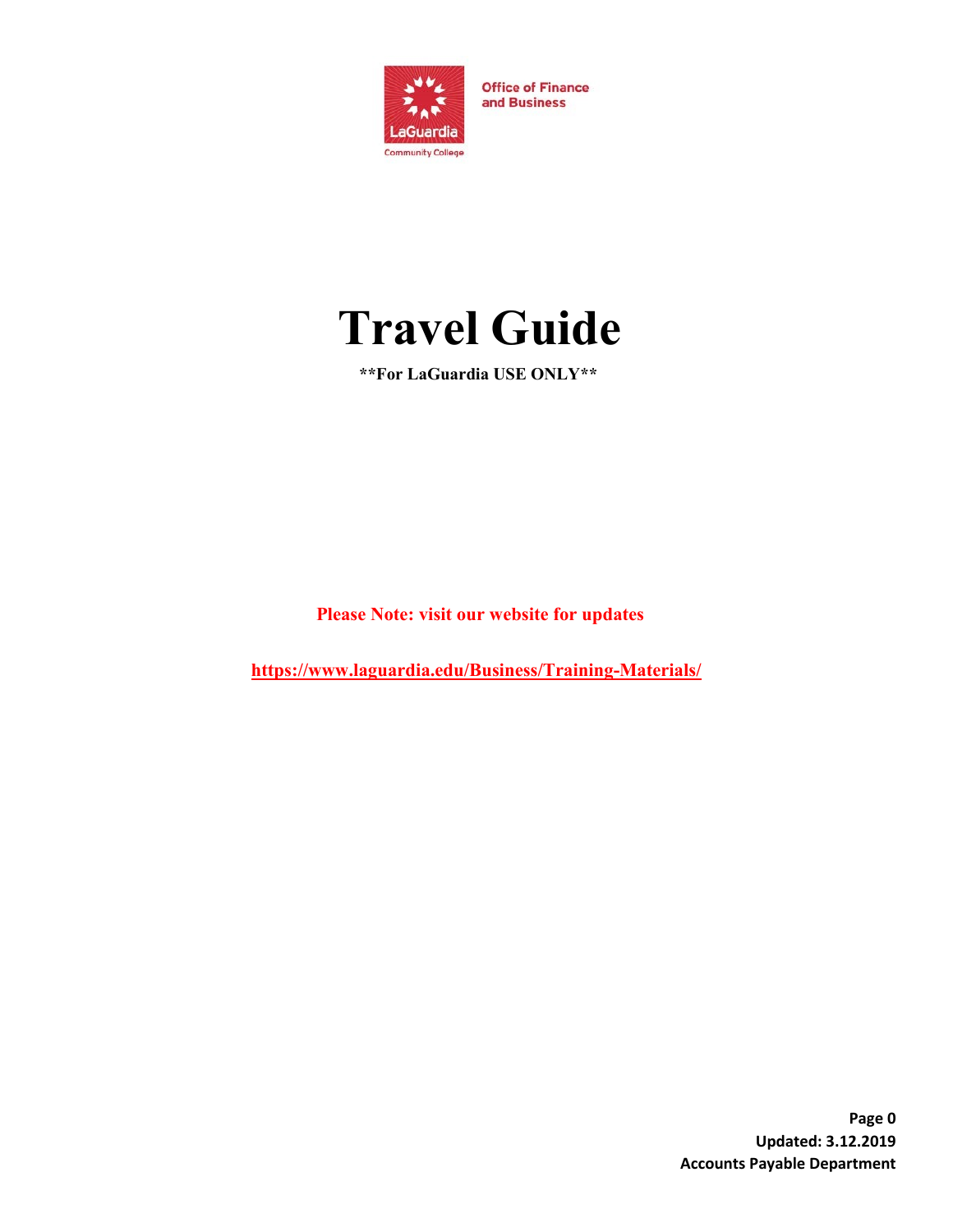### **Table of Content**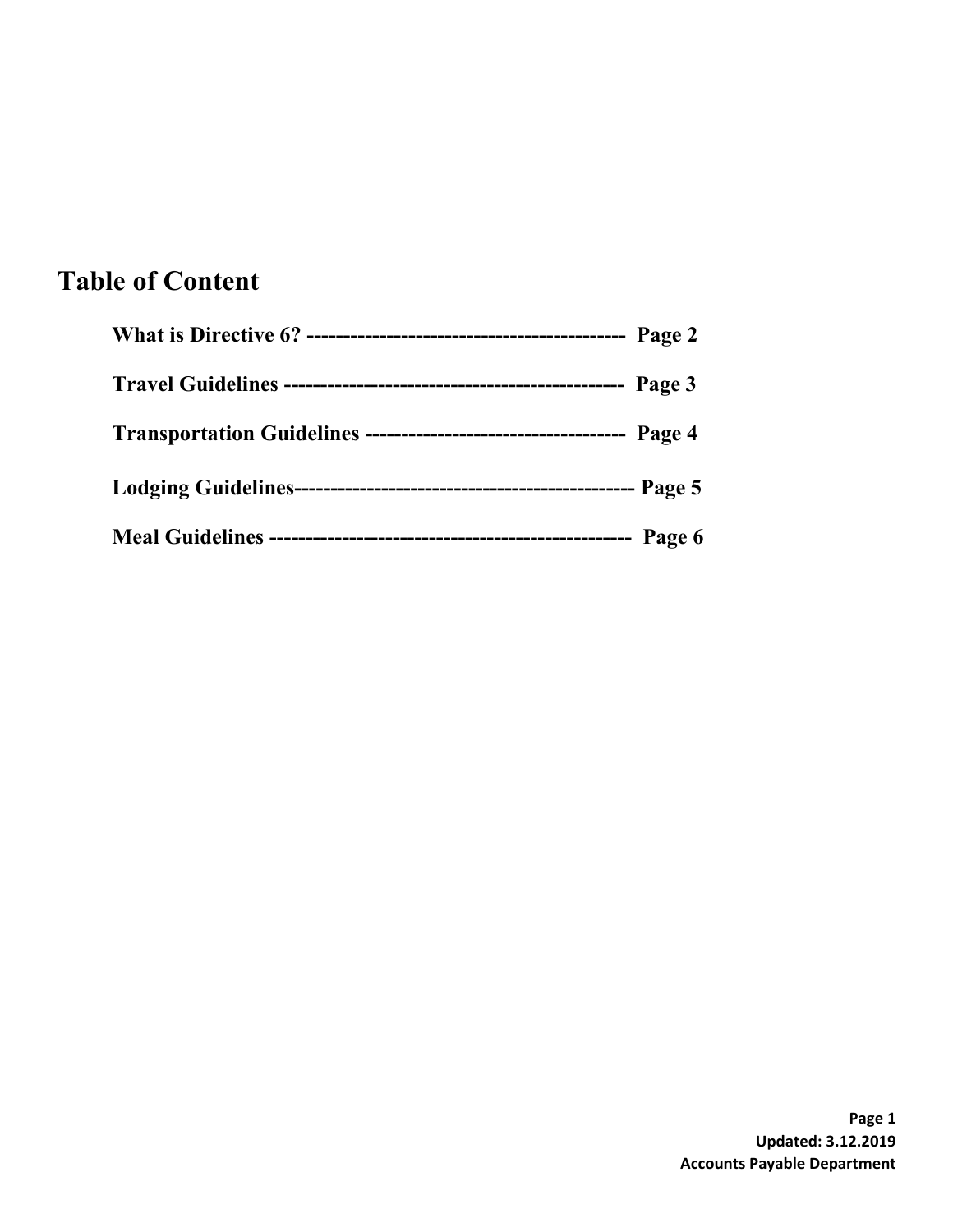# **Directive 6**

**What is Directive 6?**

**Internal Control and Accountability Directive 6 establishes guidelines governing expenditures for TRAVEL, MEALS, LODGING, AND MISCELLANEOUS AGENCY EXPENSES.** 

**The Directive - 6 is a public document issued by The City of New York Office of the Comptroller** 

<https://comptroller.nyc.gov/wp-content/uploads/documents/Directive-6-Travel-Meals-etc..pdf>

**FAQ's** 

<https://comptroller.nyc.gov/wp-content/uploads/documents/Directive-6-FAQs.pdf>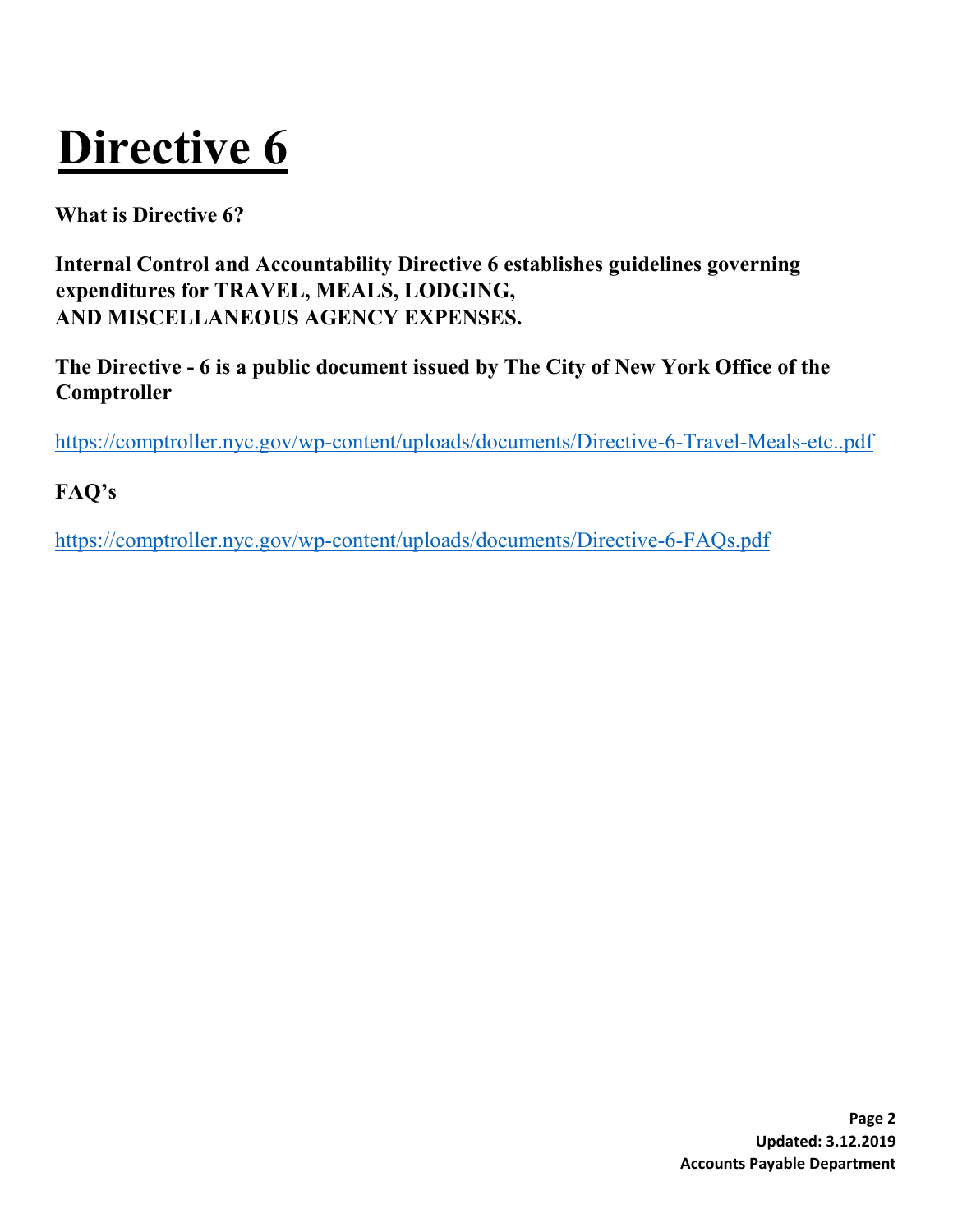# **Travel Guidelines**

- Travel authorizations must be submitted and approved **30 days prior** to travel.
- Expense reports must be submitted no later than **5 business days after** returning from trip
- $\triangleright$  When booking travel you must make every effort to use the most efficient and economical means of transportation and lodging available.
- You may choose to have your registration paid for by the college *(only if your department/division is paying 100%).* An ereq will have to be created by your department requester at least **30 days prior** to travel**.**
- $\triangleright$  All other expenses including taxis and car rentals must be paid out-of-pocket and may be reimbursable (pre-approval may be required).

## **Local Travel**

Within 5 boroughs

## **Long Distance Travel** (meets at least 1 of these conditions)

 $\triangleright$  refers to travel that is to a destination, other than a City employee's Primary Workstation, that is not within the boundaries of New York City's five boroughs, and the distance the employee travels is more than 75 miles from Columbus Circle, Manhattan and more than 75 miles from the Employee Residence. Long-Distance Travel may or may not include Overnight Travel.

## **Overnight Travel**

 $\triangleright$  refers to either Local Travel or Long-Distance Travel, for which the employee stays overnight and the travel results in a Workday of more than 12 hours, including the employee's time of departure from home to the time the employee arrives back to the Employee Residence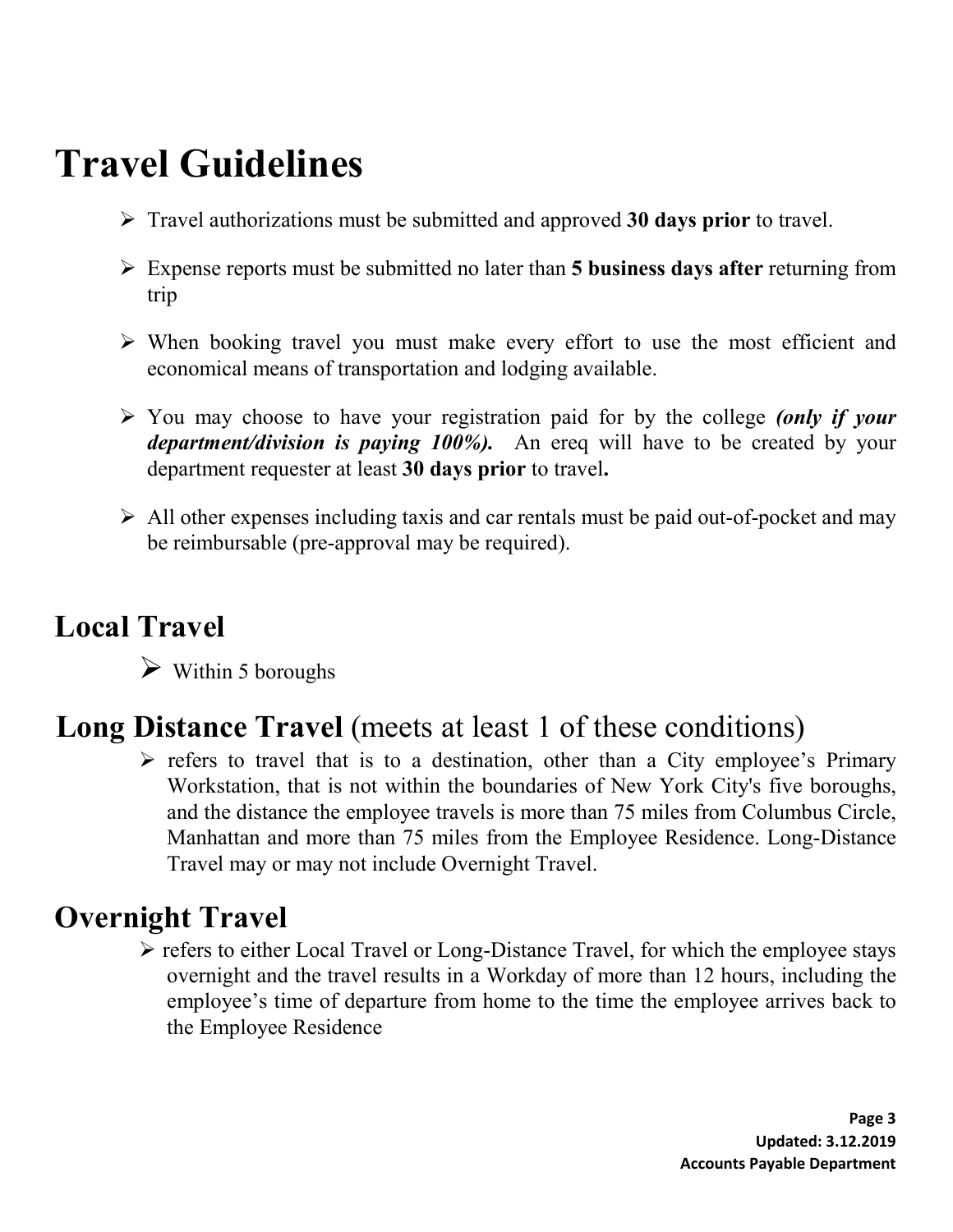# **Transportation Guidelines**

## **Personal Vehicle Use (Not Recommended)**

 $\triangleright$  Employees may be reimbursed the rate based on the IRS [Standard Mileage](https://www.irs.gov/tax-professionals/standard-mileage-rates) [Rate](https://www.irs.gov/tax-professionals/standard-mileage-rates)

**As a general rule, personal vehicles should only be used when they are a less expensive means of transportation or when an agency owned vehicle is unavailable or impractical** 

**\*\*Mileage form required for reimbursement** 

#### **Air Travel**

 $\triangleright$  With the exception of travel to Washington D.C. and Albany, air travel is permitted for trips of more than 200 miles from Manhattan

**Washington, DC and Albany, NY are frequent travel destinations for City employees. In an effort to minimize the City's travel expenditures for these cities, employees should use rail, City-owned vehicles, or personal vehicles for travel to or from these cities.** 

**Airline travel to or from Washington or Albany is generally not permitted, except when express train service would be permissible and express service is either not available or would be less economical than air travel. \*\*Original receipts required for reimbursement**

#### **Railroad**

 Travelers should use economy or coach rates as well. If it is necessary to take Acela Service, justification must be submitted with your Expense Report. **\*\*Original receipts required for reimbursement** 

#### **Taxi Service**

- $\triangleright$  Taxi Service should be used for business purposes only:
- $\triangleright$  Home/Work to Airport
- $\triangleright$  Airport to Hotel
- $\triangleright$  Hotel to Airport
- Airport to Home/Work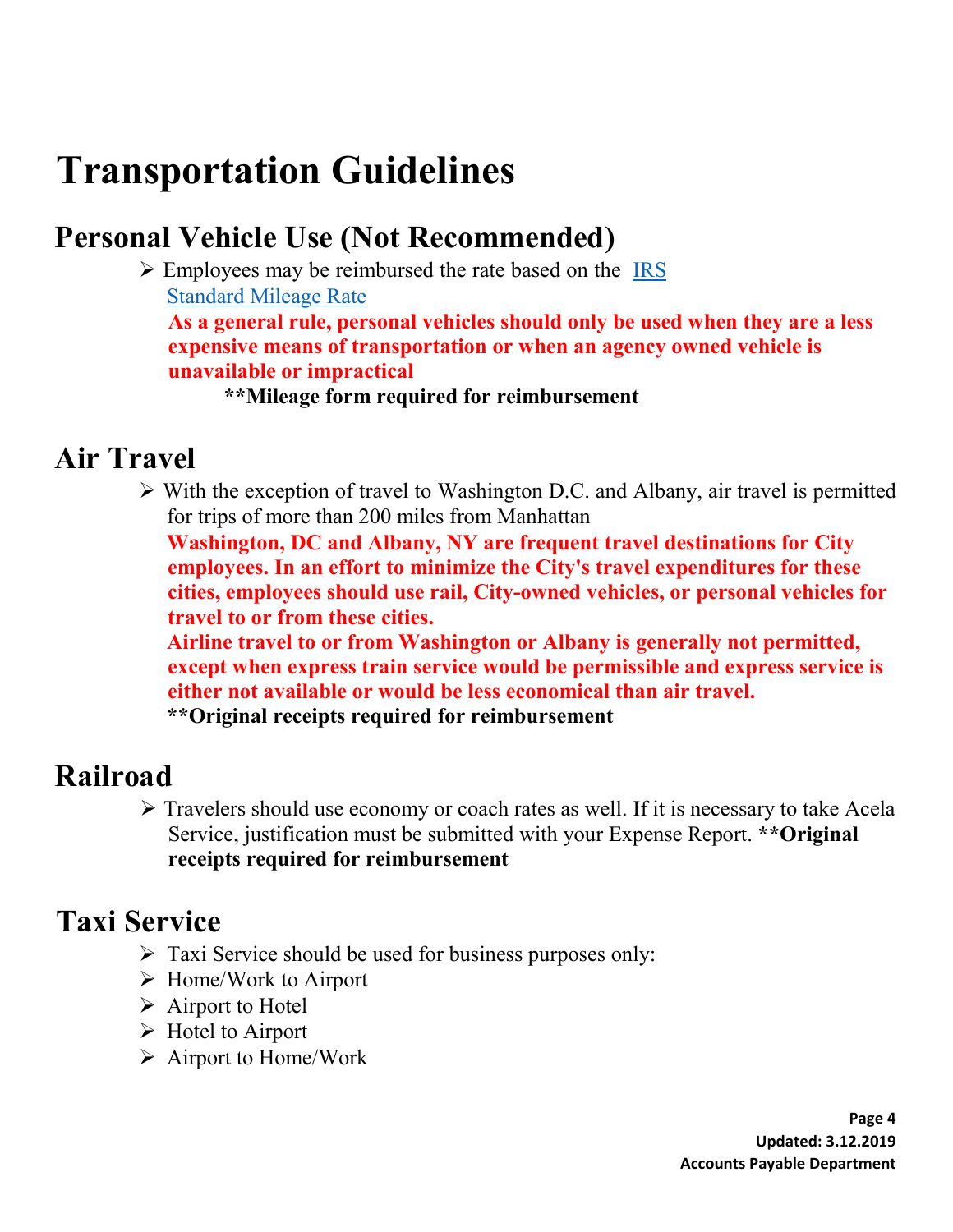$\triangleright$  Taxi usage outside of the above conditions will require justification; Approval is not guaranteed

**As a rule, Taxi services must not be used for City business. However, the cost of Taxi transportation, whether incurred for Local or Long-Distance Travel, may be allowable under certain exceptional circumstances. Considerable caution is required in the use of Taxis. \*\*Original receipts required for reimbursement**

## **Lodging Rates**

 Travelers lodging will be reimbursed at the rates established by the Federal Govt (per diem) <https://www.gsa.gov/travel/plan-book/per-diem-rates>

Per Diem Mobile App is also available: <https://www.gsa.gov/travel/plan-book/per-diem-rates/per-diem-mobile-app>

- The rates do not include room taxes (for destinations outside of New York State).
- For New York State Destinations you must obtain a tax-exempt letter from Accounts Payable and provide them with the **hotel name**, **address** and the **reservation number**.
- $\triangleright$  Lodging accommodations may be paid at the lower of actual cost or 150% of the "maximum federal lodging amount" (for conference hotels only).

**\*\*Original checkout bill (showing daily rate breakdown) required for reimbursement. Failure to submit checkout bill is subject to review and may result in non-reimbursement**

**CUNY Central Office has advised \*\*3rd Party Agencies (i.e. Expedia, Travelocity etc.) should not be used when booking travel. Please book directly with the lodging hotel to assure you receive a detailed check out bill which is required.**